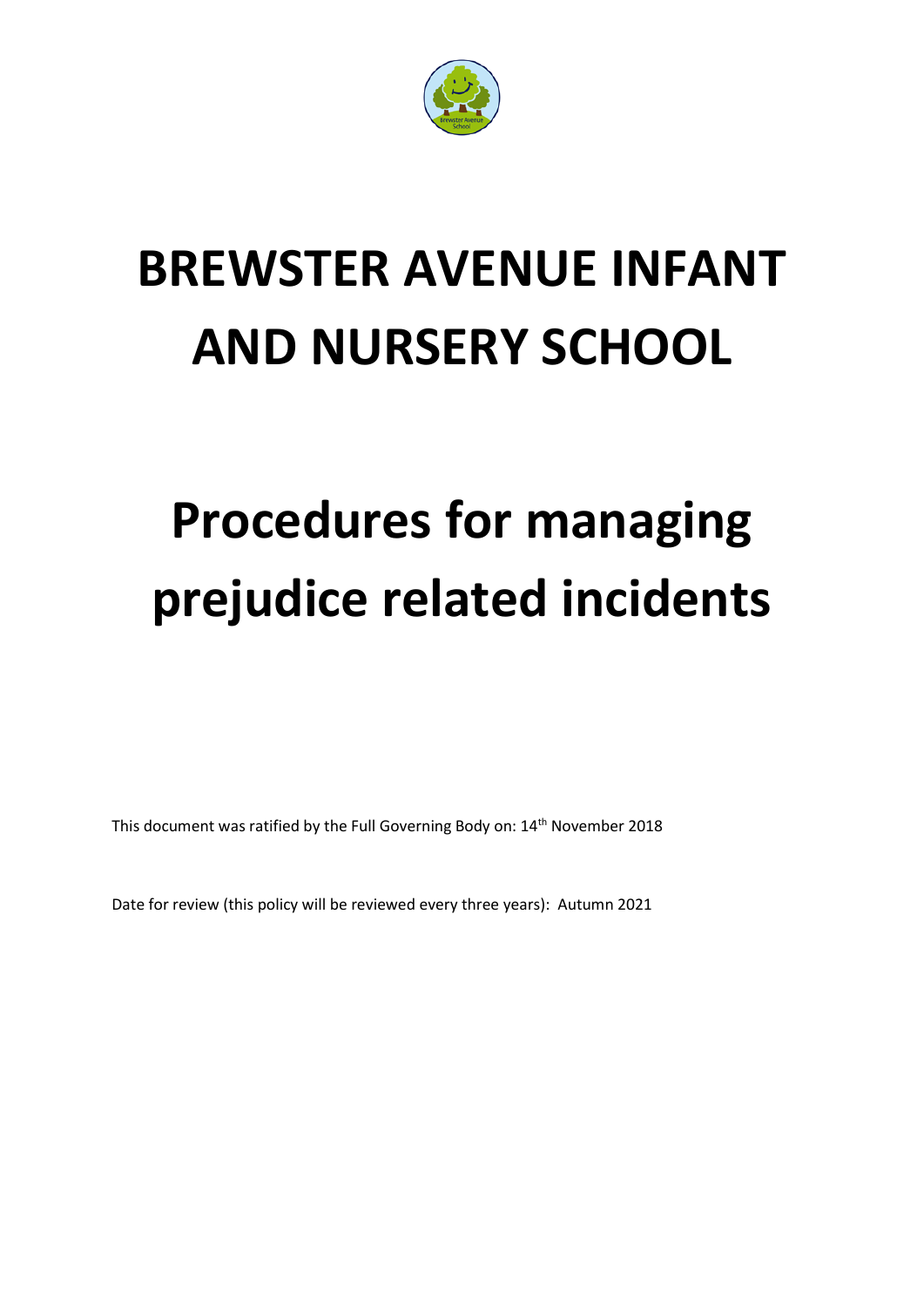#### **Background**

Prejudice-related incidents and identity-based bullying cause very real damage to young people; targeted individuals may become scared, depressed and lacking in self-confidence and this can impact heavily on their progress at school. These incidents are not only damaging to the targets of the incidents, but also to the perpetrator who may be carrying around the burden of anger and hatred.

Effectively tackling prejudice-related incidents will improve the school environment for everyone, increasing attainment and wellbeing for pupils and staff. There are also legal drivers which oblige schools to respond effectively.

#### **Legal duties**

# **The Equality Act 2010**

The Equality Act 2010 brings together all existing equality legislation under one Act. Anyone acting on behalf of the school (an employee or a contractor) is liable for their own behaviour, but the school is also liable unless it can show that it has taken all reasonable steps to stop the individual from carrying out the discriminatory action. Protected characteristics.

There are 9 protected characteristics that are covered by the Act:

- Age
- **•** Disability
- Gender reassignment
- Marriage and civil partnership
- Pregnancy and maternity
- Race and ethnicity
- Religion or belief
- Sexual orientation
- Sex

Age and marriage and civil partnership are not protected characteristics with regards to school pupils, although they are relevant for employees.

#### **Discrimination by perception and discrimination by association**

The law also protects those who are perceived to have a protected characteristic (for example, it is illegal to discriminate against someone because you think that they may be gay) and those who are associated with people who have a protected characteristic (for example it is illegal to discriminate against someone because their child has a disability).

# **s149 Public Sector Equality Duty (PSED)**

All public bodies, including schools and colleges, are required to have due regard to the need to:

- eliminate discrimination, harassment, victimisation and any other conduct that is prohibited by or under the Act
- advance equality of opportunity between persons who share a relevant protected characteristic and persons who do not share it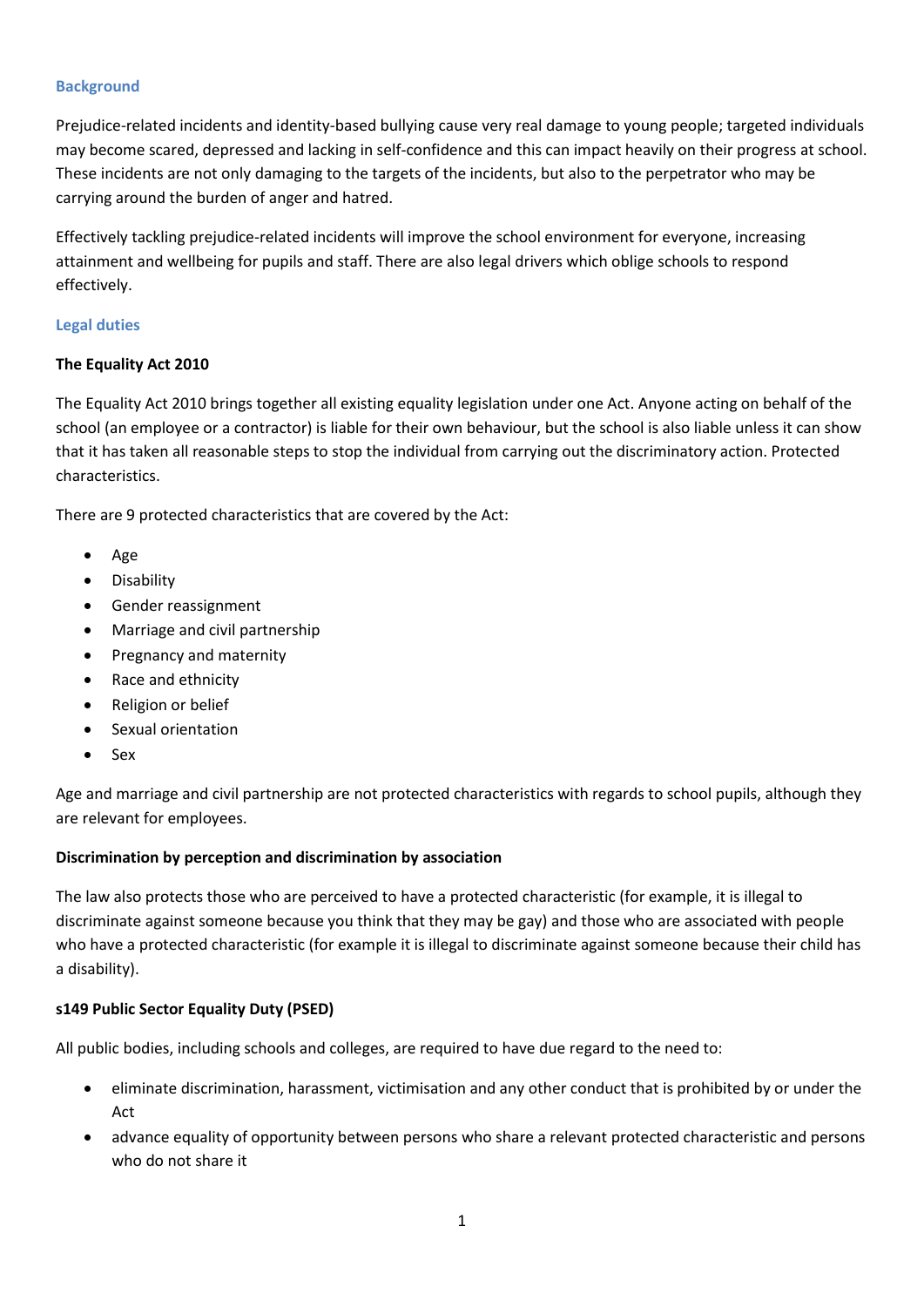foster good relations between persons who share a relevant protected characteristic and persons who do not share it.

Fostering good relations involves having due regard, in particular, to the need to tackle prejudice and promote understanding between those who share a protected characteristic and those who do not, so work to reduce prejudice-related bullying between pupils would fall under this remit.

# **Children Act 1989**

The Children Act 1989 imposes statutory responsibilities in relation to promoting pupil wellbeing and pupil safeguarding. A bullying incident should be addressed as a child protection concern when there is 'reasonable cause to suspect that a child is suffering, or is likely to suffer, significant harm'.

#### **Education and Inspections Act 2006**

Section 89 of the Education and Inspections Act 2006 states that maintained schools must have measures in place to prevent all forms of bullying amongst pupils. These measures should be part of the school's behaviour policy which must be communicated to all pupils, school staff and parents.

# **What is a Prejudice-Related Incident?**

This working definition, which has been adopted by the police and government: 'A prejudice-related incident is any incident which is perceived to be prejudice-related by the victim or any other person'.

Any incident which is perceived to be prejudice-related must be investigated, but the most common prejudicerelated incidents take the form of:

- prejudicial language
- ridicule and jokes
- verbal abuse
- physical assault
- graffiti or damage to property
- discriminatory behaviour e.g. refusing to work with a pupil because of their religion
- incitement to behave in a prejudicial manner e.g. wearing racist badges, recruiting to racist organisations, bringing in homophobic literature
- cyber bullying

# **Why are prejudice-related incidents treated differently to other forms of bullying?**

This document specifically relates to prejudice-related incidents involving the protected characteristics as set out by the Equality Act 2010. There is a cross-over between prejudice-related incidents and bullying, but they are also distinct: not all incidents of bullying will be prejudice-related incidents and not all prejudice-related incidents will involve bullying.

Whilst all forms of bullying can be incredibly damaging, there are some features of prejudice-related incidents which distinguish them from other incidents, and underpin the reasons why they deserve special attention:

 a prejudice-related incident does not just impact on the individuals involved, but is an attack on someone as a representative of a community or group, which means that the impact of the incident is felt more widely, spreading fear and creating a hostile environment for other pupils and staff who share the same protected characteristic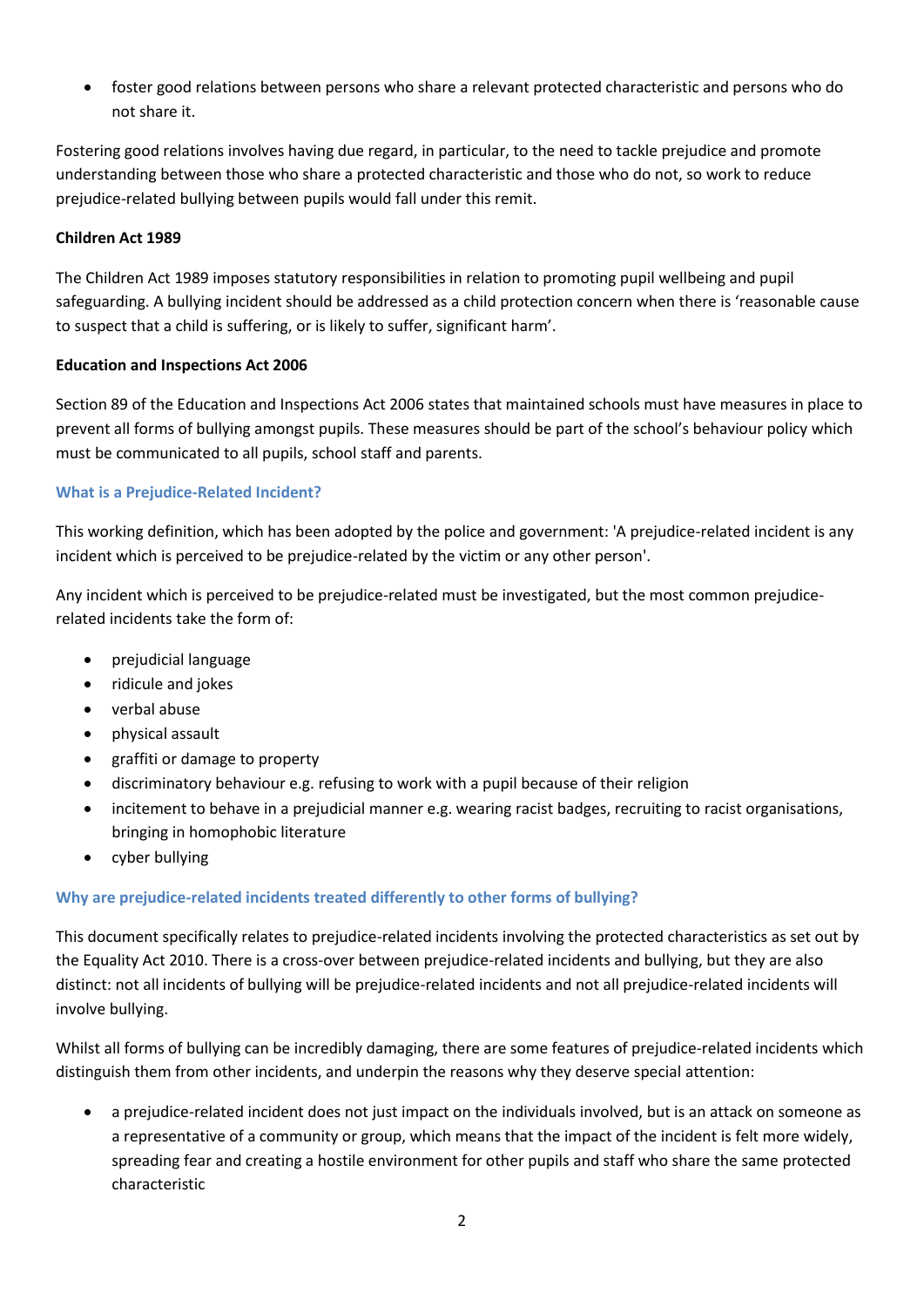- prejudice-related incidents attack values which are core to someone's identity, impacting on the pupil or staff member's sense of self-worth
- a one-off prejudice-related incident has the potential to have the same impact as ongoing bullying as it may be part of a wider pattern of prejudicial behaviour experienced by the pupil or staff member in other parts of their life
- perpetrators of prejudice-related incidents may be carrying around a sense of their own superiority and/or a fear of others. They may feel that they are entitled to behave in this way and that their behaviour is condoned by wider society. If left unchallenged, they may develop a deep seated intolerance and inability to value diversity
- prejudice has an extremely long history of devastating lives and oppressing communities. Throughout society, prejudice leads to discrimination in employment and provision of services, and to hate crimes. It is vital that prejudicial attitudes are tackled at school when young people are developing their value systems and these attitudes can be most easily challenged and eradicated.

# **Recording Prejudice-Related Incidents**

Staff should record an incident as prejudice-related following remarks made by children or adults related to ethnicity, culture, religion and belief, disability, homophobia, age or sex. Incidents should be recorded on the day that they occur.

The following questions may be helpful to assist this decision. If the answer to any of the following 3 questions is 'Yes' then the incident should be recorded:

- was anyone offended/hurt/upset by the remark?
- would a representative of the community concerned have been offended? (If in doubt record)
- was the way the remark was formulated or delivered derogatory, mocking or negative about the group or individual or character concerned? (If in doubt record)

The record of the incident should then be passed to the headteacher.

The headteacher is responsible for:

- determining immediate and future action
- ensuring that staff and pupils receive appropriate support
- monitoring prejudice-related incidents
- measuring the effectiveness of recording methods used.

Not all prejudice-related incidents will result in punishment for the perpetrator. Behaviour policies can be drawn on if sanctions are identified as an effective outcome to the incident, but this won't always be the case. Often, especially if an incident is proven to be unintentional, education for the perpetrator might be a more suitable outcome.

# **Why it is important to record prejudice-related incidents?**

- To identify patterns
- To identify training needs
- To monitor the success of strategies
- To ensure accountability
- To provide a safe environment for staff and pupils